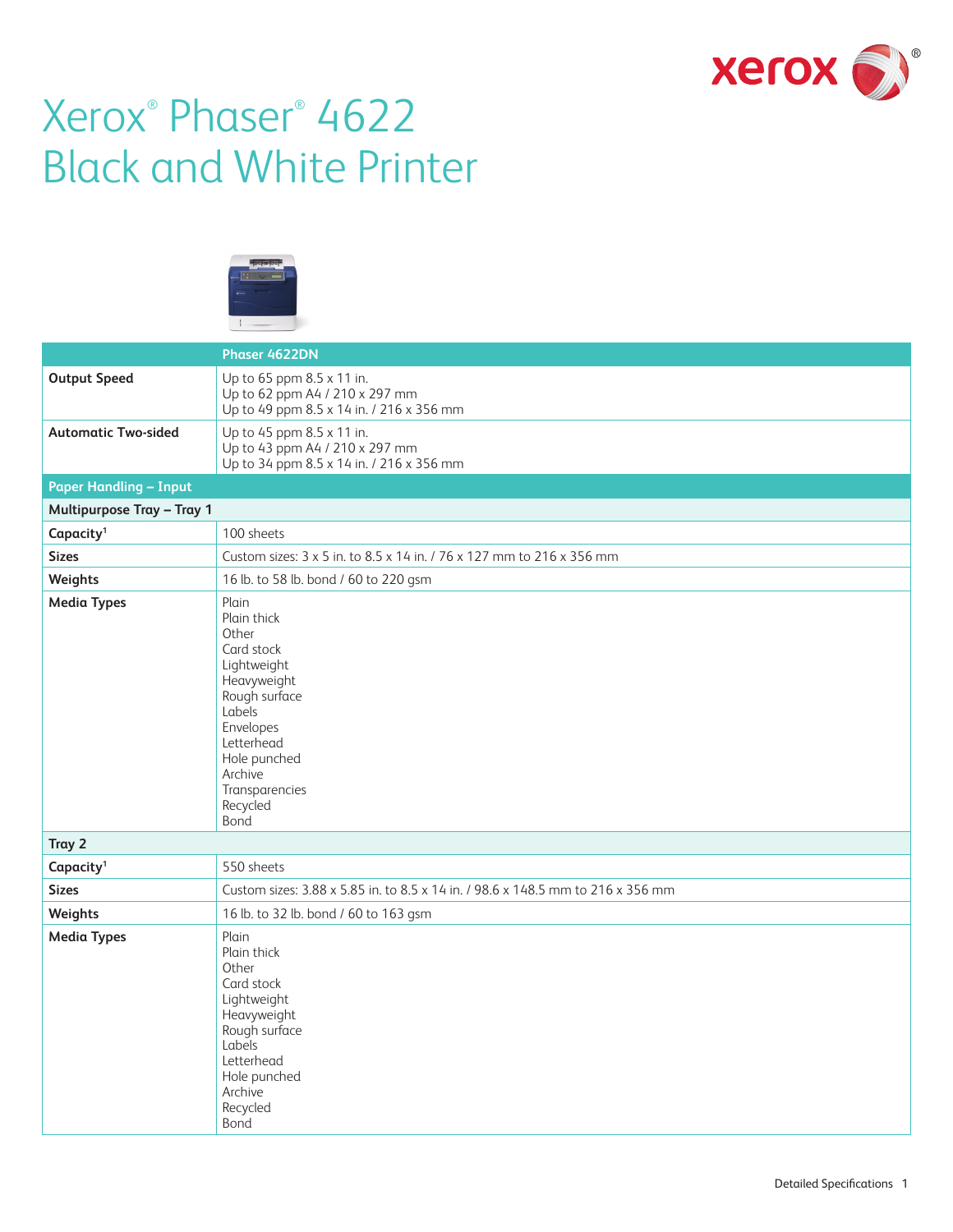| Up to 4 Additional Trays (Optional) - Only 2 additional trays can be used if the optional High Capacity Feeder is installed |                                                                                                                                                                   |  |  |
|-----------------------------------------------------------------------------------------------------------------------------|-------------------------------------------------------------------------------------------------------------------------------------------------------------------|--|--|
| Capacity <sup>1</sup>                                                                                                       | 550 sheets each                                                                                                                                                   |  |  |
| <b>Sizes</b>                                                                                                                | Custom sizes: 5.5 x 8.27 in. to 8.5 x 14 in. / 139.7 x 210 mm to 216 x 356 mm                                                                                     |  |  |
| Weights                                                                                                                     | 16 lb. to 32 lb. bond / 60 to 163 gsm                                                                                                                             |  |  |
| <b>Media Types</b>                                                                                                          | Plain<br>Plain thick<br>Other<br>Card stock<br>Lightweight<br>Heavyweight<br>Rough surface<br>Labels<br>Letterhead<br>Hole punched<br>Archive<br>Recycled<br>Bond |  |  |
|                                                                                                                             | High Capacity Feeder - You cannot add a High Capacity Feeder if more than 4 paper trays are being utilised.                                                       |  |  |
| Capacity                                                                                                                    | 2,000 sheets                                                                                                                                                      |  |  |
| <b>Sizes</b>                                                                                                                | A4 / Letter / Legal                                                                                                                                               |  |  |
| Weights                                                                                                                     | 16 lb. to 24 lb. bond / 60 to 90 gsm                                                                                                                              |  |  |
| <b>Media Types</b>                                                                                                          | Plain<br>Punched<br>Pre-printed<br>Recycled<br>Bond<br>Archive<br>Letterhead<br>Custom                                                                            |  |  |
| <b>Paper Input Capacity</b>                                                                                                 |                                                                                                                                                                   |  |  |
| <b>Standard Paper Capacity<sup>1</sup></b>                                                                                  | 650 sheets                                                                                                                                                        |  |  |
| <b>Maximum Paper</b><br>Capacity <sup>1</sup>                                                                               | 3,750 sheets                                                                                                                                                      |  |  |
| <b>Paper Output</b>                                                                                                         |                                                                                                                                                                   |  |  |
| <b>Automatic Two-sided</b><br>Output                                                                                        | 500 sheets                                                                                                                                                        |  |  |
| <b>Print</b>                                                                                                                |                                                                                                                                                                   |  |  |
| First-page-out Time                                                                                                         | As fast as 7.8 seconds                                                                                                                                            |  |  |
| <b>Print Resolution</b>                                                                                                     | Up to 1200 x 1200 dpi                                                                                                                                             |  |  |
| <b>Maximum Print Area</b>                                                                                                   | 4 mm from all edges or 207.7 mm x 347.4 mm (default)                                                                                                              |  |  |
| Memory (std / max)                                                                                                          | 256 MB / 768 MB optional 320 GB HDD                                                                                                                               |  |  |
| Processor                                                                                                                   | 600 MHz Dual-core ARM                                                                                                                                             |  |  |
| <b>Page Description</b><br>Languages                                                                                        | PCL <sup>®</sup> 5e and 6 emulations<br>PostScript <sup>®</sup> 3 <sup>™</sup> emulation<br>PDF emulation<br>Epson                                                |  |  |
| Connectivity                                                                                                                | 10/100/1000Base-T Ethernet, High Speed USB 2.0,<br>Optional Wireless 802.11n with WPA 2 Enterprise                                                                |  |  |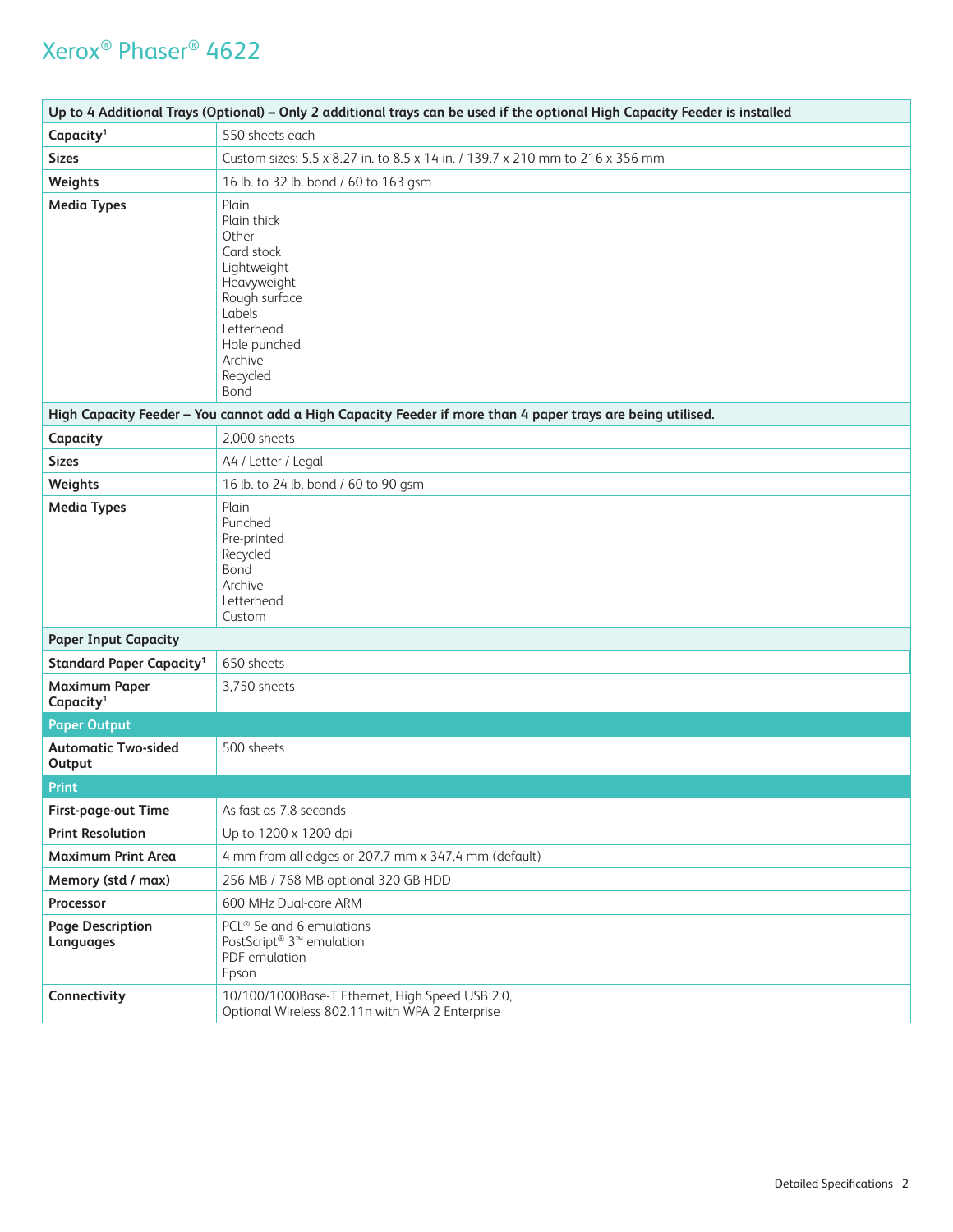| <b>Print Features</b>                                            | Booklet printing<br>Scaling<br>Fit to page<br>Watermarks<br>Custom-size pages<br>N-up<br>Secure print<br>Collation<br>Personal print<br>Smart duplex                                                                                                                                                                                                                                                                                                                                                                                                                                                      |
|------------------------------------------------------------------|-----------------------------------------------------------------------------------------------------------------------------------------------------------------------------------------------------------------------------------------------------------------------------------------------------------------------------------------------------------------------------------------------------------------------------------------------------------------------------------------------------------------------------------------------------------------------------------------------------------|
| <b>Supported Operating</b><br><b>Systems</b>                     | Microsoft® Windows® XP SP1, Vista, 7, Windows 8, Windows 8.1, 2008 Server, 2003 Server, 2012 Server<br>Mac OS® 10.5 and later<br>Various Linux® and UNIX® distributions, including:<br>$\bullet$ IBM® AIX® 5<br>$\bullet$ HP-UX <sup>®</sup> 11i v2<br>• openSUSE <sup>®</sup> 11<br>• Red Hat <sup>®</sup> Fedora® Core 11-14<br>$\bullet$ Ubuntu®                                                                                                                                                                                                                                                       |
| <b>Print Drivers</b>                                             | Microsoft Windows XP and above<br>2003 Server and above<br>Mac OS 10.5 and above<br>Red Hat Enterprise 4, 5<br>Fedora Core 14-16<br>openSUSE 11, 12<br>IBM AIX-5<br>HP-UX 11, 11i<br>Solaris <sup>®</sup> 9, 10<br>Ubuntu<br>Xerox® Global Print Driver®<br>Xerox® Mobile Express Driver®                                                                                                                                                                                                                                                                                                                 |
| <b>Font Capability</b>                                           | 136 PostScript® Fonts; 93 PCL® Fonts                                                                                                                                                                                                                                                                                                                                                                                                                                                                                                                                                                      |
| Xerox <sup>®</sup> Mobile Express<br>Driver <sup>®</sup> (X-MED) | Makes it easy for mobile users to find, use and manage Xerox® and non-Xerox devices in every new location. Plug into a<br>new network, and X-MED automatically discovers available printers and provides status and capability information. Save<br>a list of "favourite" printers for each location, store application print settings for use on any printer in any network, and<br>greatly reduce mobile support calls to IT.<br>• Printers are automatically discovered<br>• Printer list can be managed based on location<br>· Gives Bidirectional feedback device status, supplies, queue management |
| Xerox <sup>®</sup> Global Print<br>Driver <sup>®</sup> (X-GPD)   | A truly universal print driver that lets IT administrators install, upgrade and manage Xerox® and non-Xerox devices from<br>a single driver. It provides a consistent, easy-to-use interface for end-users, reducing the number of support calls, and<br>simplifying print services management.<br>• Printers are automatically discovered<br>· Printer list can be managed based on location<br>· Gives Bidirectional feedback device status, supplies, queue management                                                                                                                                 |
| <b>Security</b>                                                  |                                                                                                                                                                                                                                                                                                                                                                                                                                                                                                                                                                                                           |
| <b>Security Features</b>                                         | Secure HTTPS (SSL)<br><b>IPsec</b><br>802.1X Authentication<br>Network Authentication<br>IP <sub>v</sub> 6<br>SNMP <sub>v3</sub><br>IP Filtering<br>Secure Print                                                                                                                                                                                                                                                                                                                                                                                                                                          |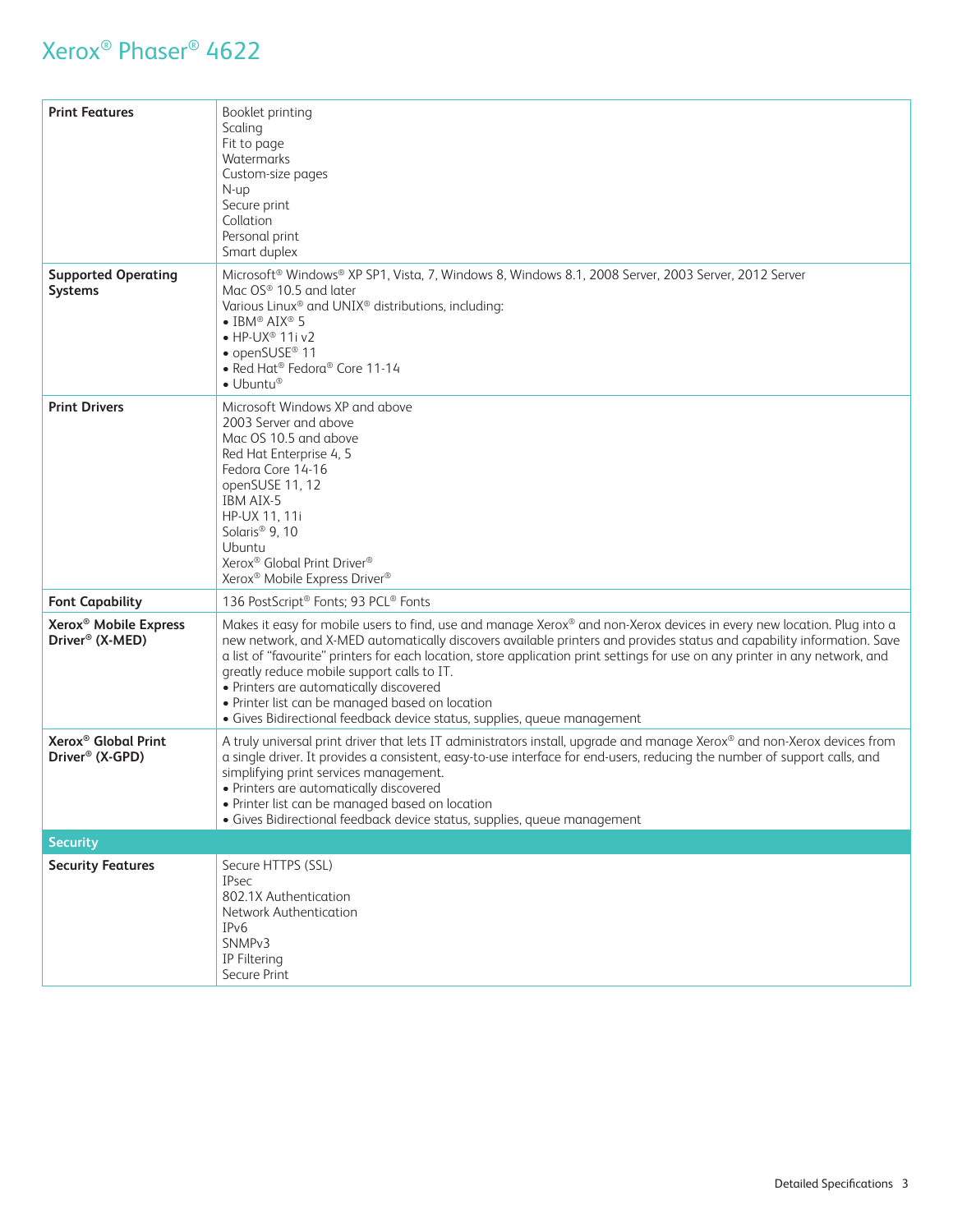| <b>Wi-Fi Security</b>                                                |                                                                                                                                                                                                                                                                                                                                                                                                                                                                                                                      |                                                                                                  |                         |  |  |
|----------------------------------------------------------------------|----------------------------------------------------------------------------------------------------------------------------------------------------------------------------------------------------------------------------------------------------------------------------------------------------------------------------------------------------------------------------------------------------------------------------------------------------------------------------------------------------------------------|--------------------------------------------------------------------------------------------------|-------------------------|--|--|
|                                                                      | <b>Authentication Method</b>                                                                                                                                                                                                                                                                                                                                                                                                                                                                                         | <b>Encryption</b>                                                                                | <b>Productivity Kit</b> |  |  |
|                                                                      | Open<br><b>WPA PSK</b><br>WPA PSK / WPA2 PSK                                                                                                                                                                                                                                                                                                                                                                                                                                                                         | WEP 64 / 128 ASCII / HEX<br>TKIP<br>AES                                                          | No.                     |  |  |
|                                                                      | <b>WPA Enterprise</b><br>WPA Enterprise / WPA 2 <sup>™</sup> Enterprise<br>WPA Enterprise Authentication Method options:<br>• PEAPVO MS-CHAPV2<br>• EAP-TLS<br>• EAP-TTLS PAP<br>• EAP-TTLS CHAP                                                                                                                                                                                                                                                                                                                     | <b>TKIP</b><br>AES                                                                               | Yes                     |  |  |
| <b>Device Management</b>                                             |                                                                                                                                                                                                                                                                                                                                                                                                                                                                                                                      |                                                                                                  |                         |  |  |
| Xerox <sup>®</sup> CentreWare <sup>®</sup> Web                       |                                                                                                                                                                                                                                                                                                                                                                                                                                                                                                                      |                                                                                                  |                         |  |  |
|                                                                      | • A Web-based server application for network administrators that permits web browser-based device management from<br>any workstation, whether running Windows or UNIX or any other operating system<br>. Works with any SNMP-managed printer from any manufacturer<br>• Provides help with device discovery and installations, health checks and troubleshooting, and device upgrades, as well<br>as basic accounting and asset management                                                                           |                                                                                                  |                         |  |  |
|                                                                      | Xerox <sup>®</sup> CentreWare <sup>®</sup> Internet Services - Integrated Device Web Page                                                                                                                                                                                                                                                                                                                                                                                                                            |                                                                                                  |                         |  |  |
| <b>Device Status</b>                                                 | Web server embedded<br>• Tray status / contents<br>• Consumables status                                                                                                                                                                                                                                                                                                                                                                                                                                              |                                                                                                  |                         |  |  |
| <b>Print Queue Viewing</b>                                           | Complete job print queue management - hold, release, promote and delete                                                                                                                                                                                                                                                                                                                                                                                                                                              |                                                                                                  |                         |  |  |
| <b>Job Submission</b>                                                | Print-ready files (PS, PCL®, TIFF, PDF)<br>Output feature selection                                                                                                                                                                                                                                                                                                                                                                                                                                                  |                                                                                                  |                         |  |  |
| <b>Device Administration</b>                                         |                                                                                                                                                                                                                                                                                                                                                                                                                                                                                                                      | Allows simple, remote installation setting of configuration options and management of the device |                         |  |  |
| <b>Browsers</b>                                                      | Microsoft <sup>®</sup> Internet Explorer® 7<br>Firefox <sup>®</sup> version 4 and above                                                                                                                                                                                                                                                                                                                                                                                                                              |                                                                                                  |                         |  |  |
| Xerox <sup>®</sup> Mobile Solutions                                  |                                                                                                                                                                                                                                                                                                                                                                                                                                                                                                                      |                                                                                                  |                         |  |  |
| Xerox <sup>®</sup> PrintBack                                         | PrintBack takes the capabilities of the printer you already use, and extends them beyond your computer and out to<br>your Apple® iOS- or Android™-based mobile device. When you're working off-site or away from your desk and receive<br>an important document via your mobile device, simply use PrintBack to print it with your default printer back at<br>your office or desk. Plus, it supports the most common office file types (Microsoft® Office documents, PDF, etc.) with<br>uncompromised print quality. |                                                                                                  |                         |  |  |
| Xerox <sup>®</sup> Mobile Express<br>Driver <sup>®</sup>             | The Xerox® Mobile Express Driver is a single, universal printer driver that can be downloaded to a PC and used to print to<br>virtually any PostScript device on the network, including printers made by other manufacturers. Instead of downloading<br>individual printer drivers for each product in each office, users can download the single, simple, Mobile Express Driver.                                                                                                                                    |                                                                                                  |                         |  |  |
| Apple <sup>®</sup> AirPrint <sup>™</sup>                             | Print email, photos and important office documents directly from an Apple iPhone® or iPad® with no drivers to install<br>and no cables to connect. With AirPrint, an iPhone or iPad automatically locates and connects to the AirPrint-enabled<br>device over the office Wi-Fi network.                                                                                                                                                                                                                              |                                                                                                  |                         |  |  |
| <b>Device Specifications</b>                                         |                                                                                                                                                                                                                                                                                                                                                                                                                                                                                                                      |                                                                                                  |                         |  |  |
| <b>Duty Cycle</b>                                                    |                                                                                                                                                                                                                                                                                                                                                                                                                                                                                                                      |                                                                                                  |                         |  |  |
|                                                                      | Up to 275,000 pages per month <sup>2</sup>                                                                                                                                                                                                                                                                                                                                                                                                                                                                           |                                                                                                  |                         |  |  |
| <b>Recommended Monthly Print Volume</b>                              |                                                                                                                                                                                                                                                                                                                                                                                                                                                                                                                      |                                                                                                  |                         |  |  |
|                                                                      | Up to 25,000 pages per month $3$                                                                                                                                                                                                                                                                                                                                                                                                                                                                                     |                                                                                                  |                         |  |  |
| <b>Power Consumption</b>                                             |                                                                                                                                                                                                                                                                                                                                                                                                                                                                                                                      |                                                                                                  |                         |  |  |
| 110 to 127 VAC, 50 / 60 Hz, 9.8A or 220 to 240 VAC 50 / 60 Hz, 5.0 A |                                                                                                                                                                                                                                                                                                                                                                                                                                                                                                                      |                                                                                                  |                         |  |  |
| <b>Continuous Printing</b>                                           | 820 W / 900 W (55 ppm / 65 ppm)                                                                                                                                                                                                                                                                                                                                                                                                                                                                                      |                                                                                                  |                         |  |  |
| <b>Ready (Standby) Mode</b>                                          | 110 W / 120 W (55 ppm / 65 ppm)                                                                                                                                                                                                                                                                                                                                                                                                                                                                                      |                                                                                                  |                         |  |  |
| <b>Energy Saver Mode</b><br>(Sleep)                                  | 2.8 W                                                                                                                                                                                                                                                                                                                                                                                                                                                                                                                |                                                                                                  |                         |  |  |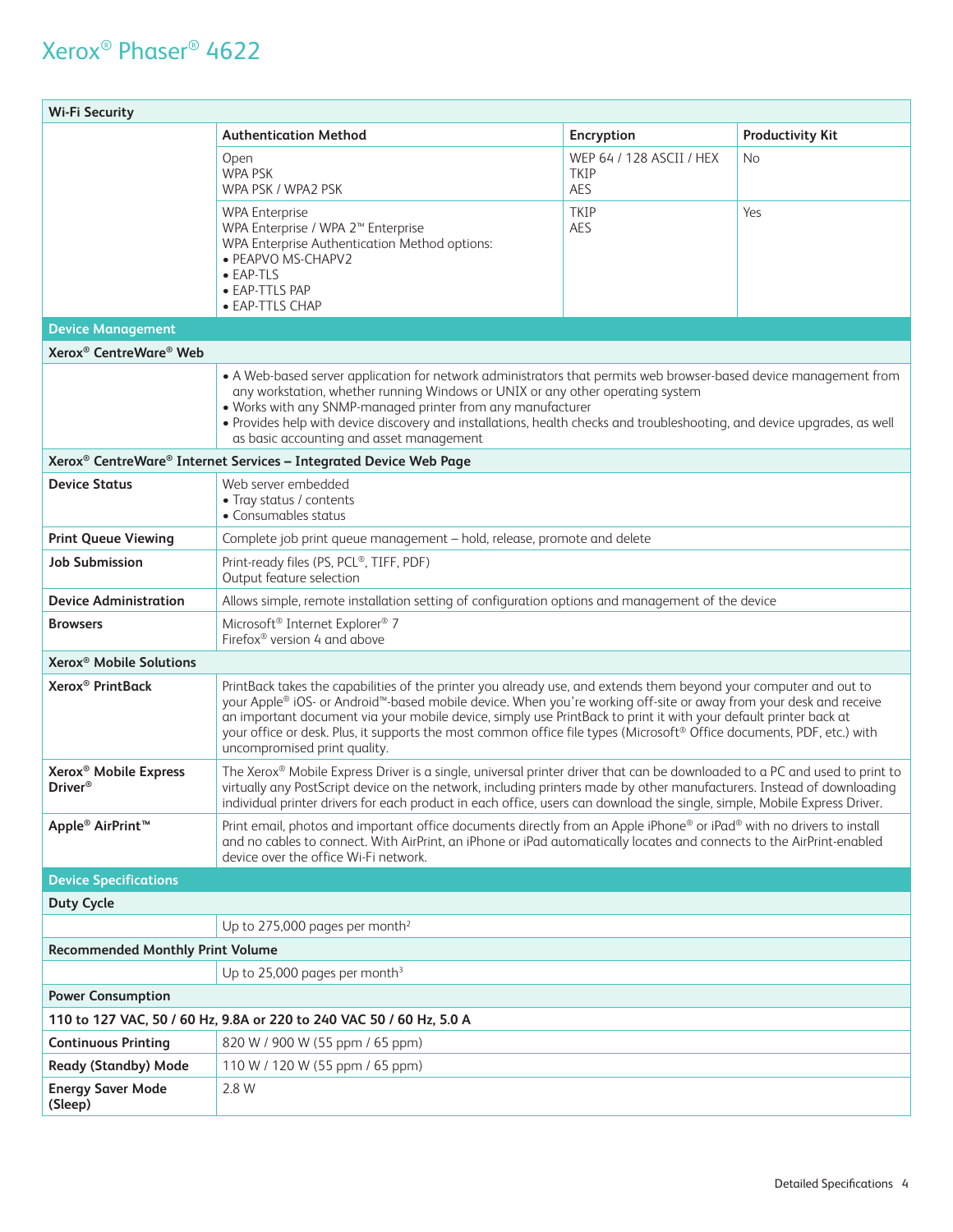| <b>Environment</b>                                                                                                                                                                                                        |                                                                                                                                                                                                                                                                                                                                                                                                                                                                            |                                                                                      |                   |                    |  |
|---------------------------------------------------------------------------------------------------------------------------------------------------------------------------------------------------------------------------|----------------------------------------------------------------------------------------------------------------------------------------------------------------------------------------------------------------------------------------------------------------------------------------------------------------------------------------------------------------------------------------------------------------------------------------------------------------------------|--------------------------------------------------------------------------------------|-------------------|--------------------|--|
| <b>Warm-up Time</b>                                                                                                                                                                                                       | UI ready: 60 seconds from power on, 7 seconds from power save<br>First page printed: 15 seconds from power save                                                                                                                                                                                                                                                                                                                                                            |                                                                                      |                   |                    |  |
| <b>Temperature Range</b>                                                                                                                                                                                                  | 50°-90° F / 10°-32° C                                                                                                                                                                                                                                                                                                                                                                                                                                                      |                                                                                      |                   |                    |  |
| Humidity                                                                                                                                                                                                                  | 20-85%                                                                                                                                                                                                                                                                                                                                                                                                                                                                     |                                                                                      |                   |                    |  |
| <b>Sound Pressure Levels</b>                                                                                                                                                                                              |                                                                                                                                                                                                                                                                                                                                                                                                                                                                            |                                                                                      |                   |                    |  |
| <b>Printing / Copying</b>                                                                                                                                                                                                 | 58 dB(A)                                                                                                                                                                                                                                                                                                                                                                                                                                                                   |                                                                                      |                   |                    |  |
| <b>Standby</b>                                                                                                                                                                                                            | 30 dB(A)                                                                                                                                                                                                                                                                                                                                                                                                                                                                   |                                                                                      |                   |                    |  |
| <b>Quiet Mode Printing</b>                                                                                                                                                                                                | 52 $dB(A)$                                                                                                                                                                                                                                                                                                                                                                                                                                                                 |                                                                                      |                   |                    |  |
| <b>Energy Save Mode</b>                                                                                                                                                                                                   | $O$ dB $(A)$                                                                                                                                                                                                                                                                                                                                                                                                                                                               |                                                                                      |                   |                    |  |
| <b>Dimensions and Weights</b><br>(Unpackaged)                                                                                                                                                                             | Width                                                                                                                                                                                                                                                                                                                                                                                                                                                                      | Depth                                                                                | Height            | Weight             |  |
| Phaser 4622                                                                                                                                                                                                               | 18.7 in. / 476 mm                                                                                                                                                                                                                                                                                                                                                                                                                                                          | 21.3 in. / 541 mm                                                                    | 16.5 in. / 420 mm | 76.28 lb / 34.6 kg |  |
| 550-sheet Feeder                                                                                                                                                                                                          | 18.3 in. / 464 mm                                                                                                                                                                                                                                                                                                                                                                                                                                                          | 20.5 in. / 521 mm                                                                    | 5.8 in. / 148 mm  | 29.1 lb / 13.2 kg  |  |
| <b>High Capacity Feeder</b>                                                                                                                                                                                               | 18.9 in. / 480 mm                                                                                                                                                                                                                                                                                                                                                                                                                                                          | 22.4 in. / 569 mm                                                                    | 17.8 in. / 451 mm | 72.75 lb / 33 kg   |  |
| <b>Finisher</b>                                                                                                                                                                                                           | 16.1 in. / 410 mm                                                                                                                                                                                                                                                                                                                                                                                                                                                          | 17.5 in / 444 mm                                                                     | 16.7 in / 424 mm  | 17.42 lb / 7.9 kg  |  |
| <b>Mail Box</b>                                                                                                                                                                                                           | 13.8 in. / 351 mm                                                                                                                                                                                                                                                                                                                                                                                                                                                          | 11.7 in. / 296 mm                                                                    | 16.6 in. / 422 mm | 7.94 lb / 3.6 kg   |  |
| <b>Stand</b>                                                                                                                                                                                                              | 18.9 in. / 480 mm                                                                                                                                                                                                                                                                                                                                                                                                                                                          | 21.8 in. / 553 mm                                                                    | 3.7 in. / 84 mm   | 37.7 lb / 17.1 kg  |  |
| <b>Dimensions and Weights (Packaged)</b>                                                                                                                                                                                  |                                                                                                                                                                                                                                                                                                                                                                                                                                                                            |                                                                                      |                   |                    |  |
| Phaser 4622                                                                                                                                                                                                               | 24.7 in. / 627 mm                                                                                                                                                                                                                                                                                                                                                                                                                                                          | 27.5 in. / 698 mm                                                                    | 27 in. / 685 mm   | 88.62 lb / 40.2 kg |  |
| 550-sheet Feeder                                                                                                                                                                                                          | 25.8 in. / 656 mm                                                                                                                                                                                                                                                                                                                                                                                                                                                          | 28.1 in. / 715 mm                                                                    | 13.1 in. / 334 mm | 29.1 lb / 13.2 kg  |  |
| <b>High Capacity Feeder</b>                                                                                                                                                                                               | 26.4 in. / 670 mm                                                                                                                                                                                                                                                                                                                                                                                                                                                          | 33.1 in. / 840 mm                                                                    | 23.1 in. / 587 mm | 72.75 lb / 33 kg   |  |
| <b>Finisher</b>                                                                                                                                                                                                           | 23.4 in. / 595 mm                                                                                                                                                                                                                                                                                                                                                                                                                                                          | 19.1 in. / 484 mm                                                                    | 17.8 in. / 453 mm | 24.47 lb / 11.1 kg |  |
| <b>Mail Box</b>                                                                                                                                                                                                           | 18.1 in. / 461 mm                                                                                                                                                                                                                                                                                                                                                                                                                                                          | 14.4 in. / 366 mm                                                                    | 18 in. / 457 mm   | 13.89 lb / 6.3 kg  |  |
| <b>Stand</b>                                                                                                                                                                                                              | 26.9 in. / 682 mm                                                                                                                                                                                                                                                                                                                                                                                                                                                          | 24 in. / 609 mm                                                                      | 11.4 in. / 290 mm | 37.7 lb / 17.1 kg  |  |
| <b>Certifications</b>                                                                                                                                                                                                     |                                                                                                                                                                                                                                                                                                                                                                                                                                                                            |                                                                                      |                   |                    |  |
|                                                                                                                                                                                                                           | Listed to UL 60950-1/CSA 60950-1-07+A1:2011, 2nd Edition, FDA/CDRH - Class 1 Laser Product, FCC Part 15, Class B,<br>Canada ICES-003, Class A, CE marked, Low Voltage Directive 73/23/EEC, EN 60950-1, 2nd Edition, EN 60825-1 - Class<br>1 Laser Product, EMC Directive 89/336/EEC, EN 55022, Class A, EN 55024, RoHS Directive 2002/95/EC, WEEE Directive<br>2002/96/EC, ENERGY STAR qualified, Section 508 Compliant, Blue Angel certified <sup>4</sup> , TAA compliant |                                                                                      |                   |                    |  |
|                                                                                                                                                                                                                           |                                                                                                                                                                                                                                                                                                                                                                                                                                                                            | To view the latest list of certifications, go to www.xerox.com/OfficeCertifications. |                   |                    |  |
| <b>What Comes in the Box</b>                                                                                                                                                                                              |                                                                                                                                                                                                                                                                                                                                                                                                                                                                            |                                                                                      |                   |                    |  |
| Phaser 4622 Printer<br>Toner cartridge (13,000 page capacity <sup>5</sup> )<br>Drum cartridge<br>Quick Installation Guide, Quick Use Guide, Driver CD, Documentation CD (User Manual, System Admin. Guide)<br>Power cable |                                                                                                                                                                                                                                                                                                                                                                                                                                                                            |                                                                                      |                   |                    |  |